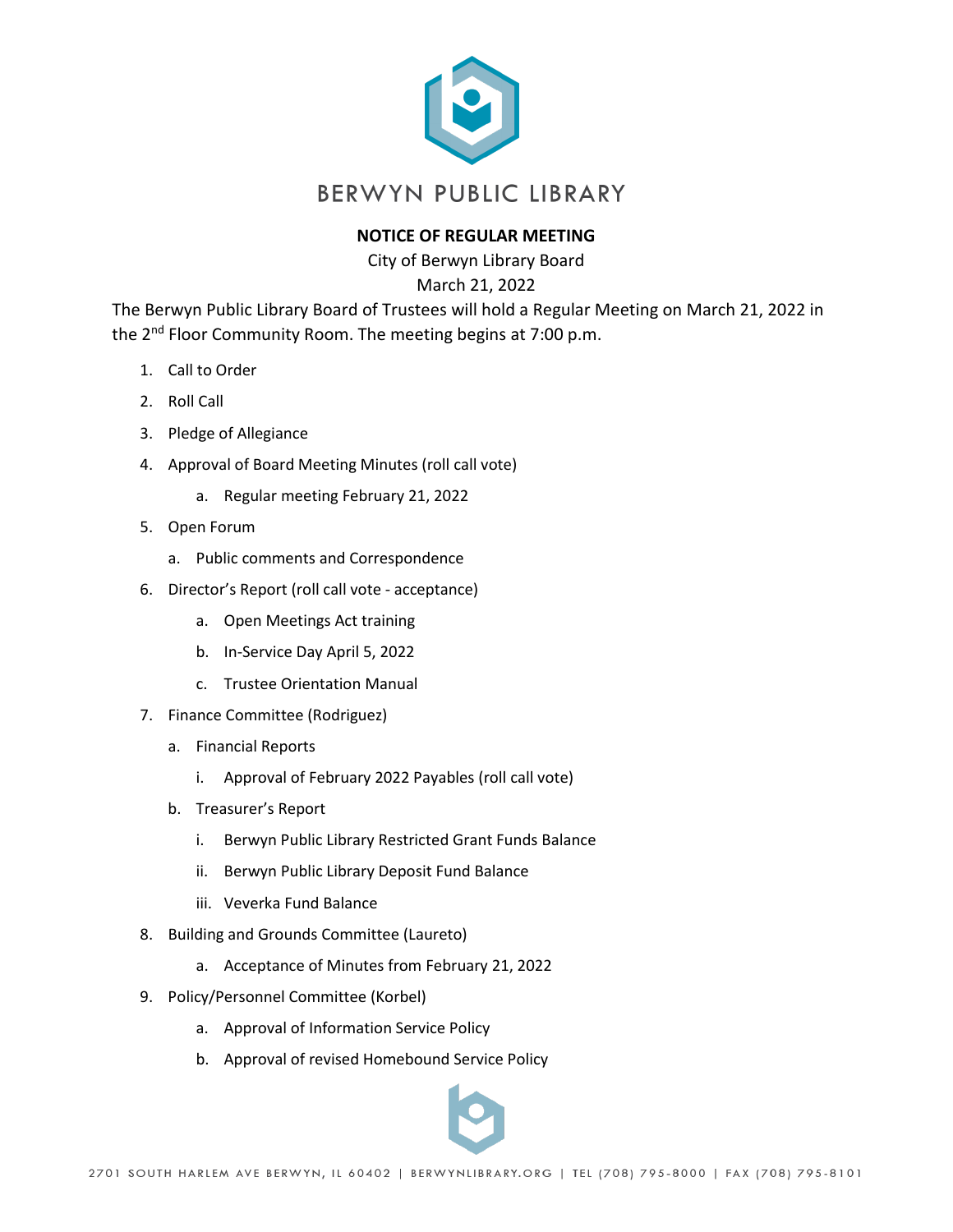- c. Approval of revised Circulation Policy
- d. Approval of revised Community Engagement Librarian job description
- e. Approval of IT Associate job description
- 10. Veverka Committee
	- a. Approval of minutes February 22, 2022
- 11. Strategic Planning Committee
	- a. Community input options
- 12. Art Selection Committee (Nudd)
- 13. Special Committee (Laureto)
	- a. Approval of minutes from March 14, 2022
	- b. Appointment of staff member to committee
- 14. Friends of the Library
- 15. Old Business
- 16. Unfinished Business
- 17. New Business
- 18. Closed Session under ILCS 5 120/2C (1) To consider appointment, employment, compensation, discipline, performance matters or dismissal of an employee; (C) (5) To discuss intergovernmental contract negotiations; and (C) (21) To discuss minutes of meetings lawfully closed.
- 19. Possible action as a result of items discussed in closed session if necessary.
	- a. Approval of closed session minutes (Roll call vote)
- 20. Schedule of Committee Meetings
	- a. Finance
	- b. Policy & Personnel
	- c. Building & Grounds
	- d. Veverka
	- e. Strategic Planning
	- f. Art Selection
	- g. Special Committee
- 21. Next regularly scheduled Berwyn Public Library Board Meeting is on Monday April 18, 2022 at 7:00 p.m.